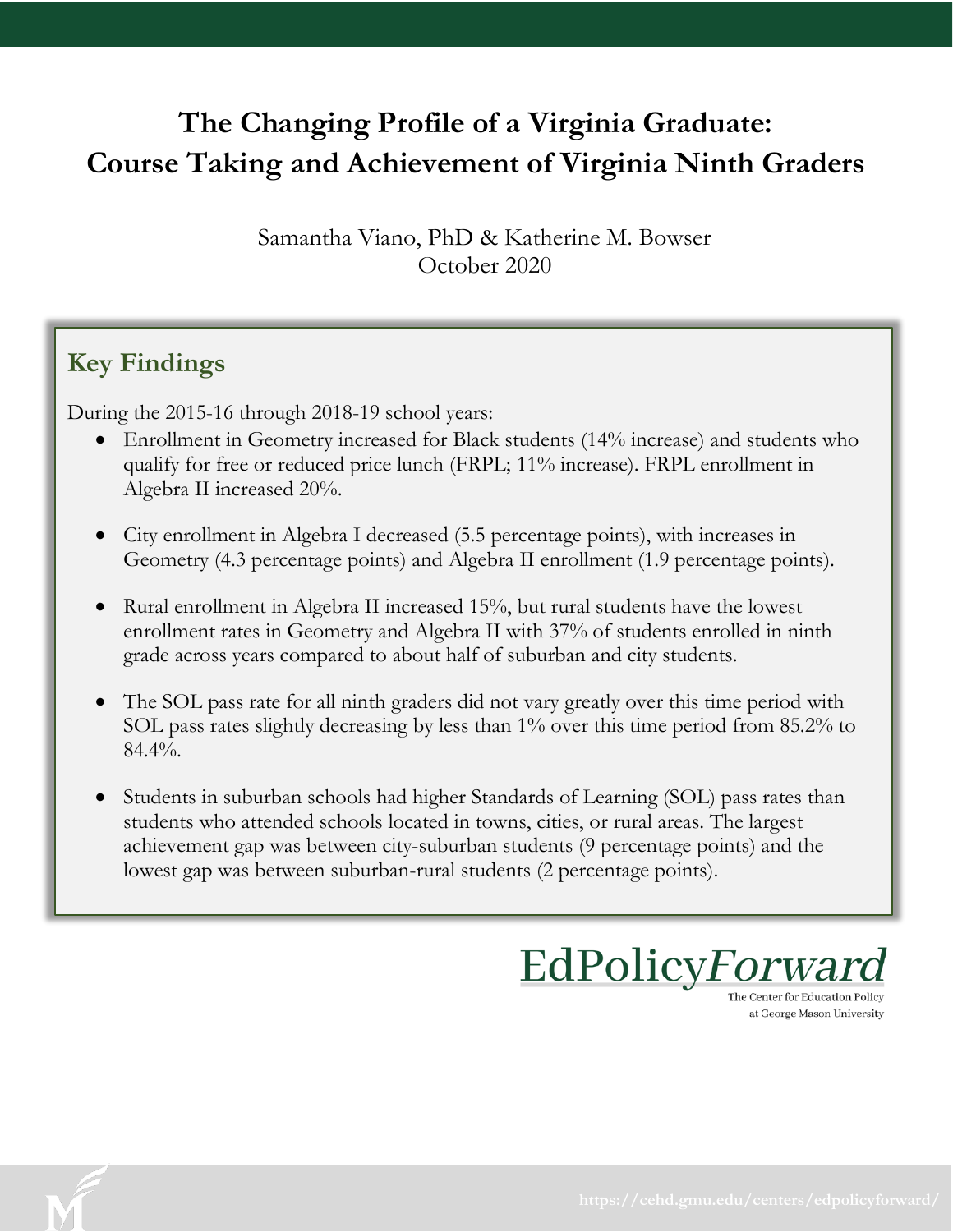#### **Background**

In November 2017, the Commonwealth of Virginia's Department of Education and Board of Education updated the Commonwealth's Regulations Establishing Standards for Accrediting Public Schools in Virginia (Standards of Accreditation). This policy change represented the Commonwealth's effort to increase equity and access to advanced coursework. Indeed, this policy change was designed to encourage students to earn a more rigorous high school diploma, one that signals their readiness to succeed in higher education, by reducing testing requirements to obtain this degree. While other smaller changes<sup>1</sup> were made to the requirements, this is the most significant change that could lead to noticeable changes in student course taking patterns, degree attainment, and postsecondary access/success.

Implementation of the new graduation requirements began with students who entered ninth grade for the first time in the 2018-19 academic year, with cohorts who entered ninth grade in prior years subject to the previous graduation requirements. Virginian public school students have the option to pursue and earn one of two types of high school diplomas: the standard diploma or the advanced diploma. To earn a standard diploma, students under this new policy are required to earn one less verified credit than before, and advanced diploma students are required to earn four fewer verified credits than before. Notably, advanced diploma students must still earn the same number of credits in core subjects. Prior to this policy change, advanced diploma students were required to earn nine verified credits compared to six verified credits for standard diploma students. Students beginning ninth grade in 2018-19 now earn the same number of verified credits regardless of diploma type.

These changes increase access to the advanced studies diploma for students who avoided taking advanced courses because of the requirements to earn verified credits or students who took advanced courses but did not earn a verified credit. In addition, the changes increase overall access to earning a high school diploma by decreasing testing requirements for the standard diploma.

#### **Purpose**

How the change in graduation requirements is affecting student course taking and academic success is unknown. In this brief, we assess whether these changes are having their intended effects on access and equity for students by race, socioeconomic status, and urbanicity in the first year of implementation. While the overall effects of this change will be judged in the years to come as the initial cohort graduates high school, this report represents a first-cut look at differences between ninth graders subject to the new policy and those who came before them.

Since the policy change was equity-driven, we focus on course taking and achievement overall and by student subgroup. We describe the course enrollment and Standards of Learning (SOL) assessment pass rate patterns of ninth grade students, overall and by race, socioeconomic status, and urbanicity, among those students who entered ninth grade prior to the policy change in the 2018-19 school year (i.e., first-time ninth grade students in

the 2015-16, 2016-17, or 2017-18 school years). Then, we compare course enrollment and SOL pass rates among ninth grade students in the post-policy period (2018-19 school year) to ninth grade cohorts in the pre-policy period (2015-16, 2016-17, 2017-18), allowing insight into whether course enrollment and SOL patterns differed, potentially in response to the change in high school graduation requirements.

"WE ASSESS *WHETHER THESE CHANGES* ARE HAVING THEIR *INTENDED EFFECTS ON ACCESS AND EQUITY* IN THE *FIRST YEAR* OF IMPLEMENTATION"

 $\overline{a}$ 

**EdPolicyForward** 2 <sup>1</sup> One other change was to require students to take at least one honors, Advanced Placement, or International Baccalaureate course or earn a career and technical education (CTE) credential. We are unable to assess the effect of this change specifically because the data do not differentiate between honors and regular-level courses.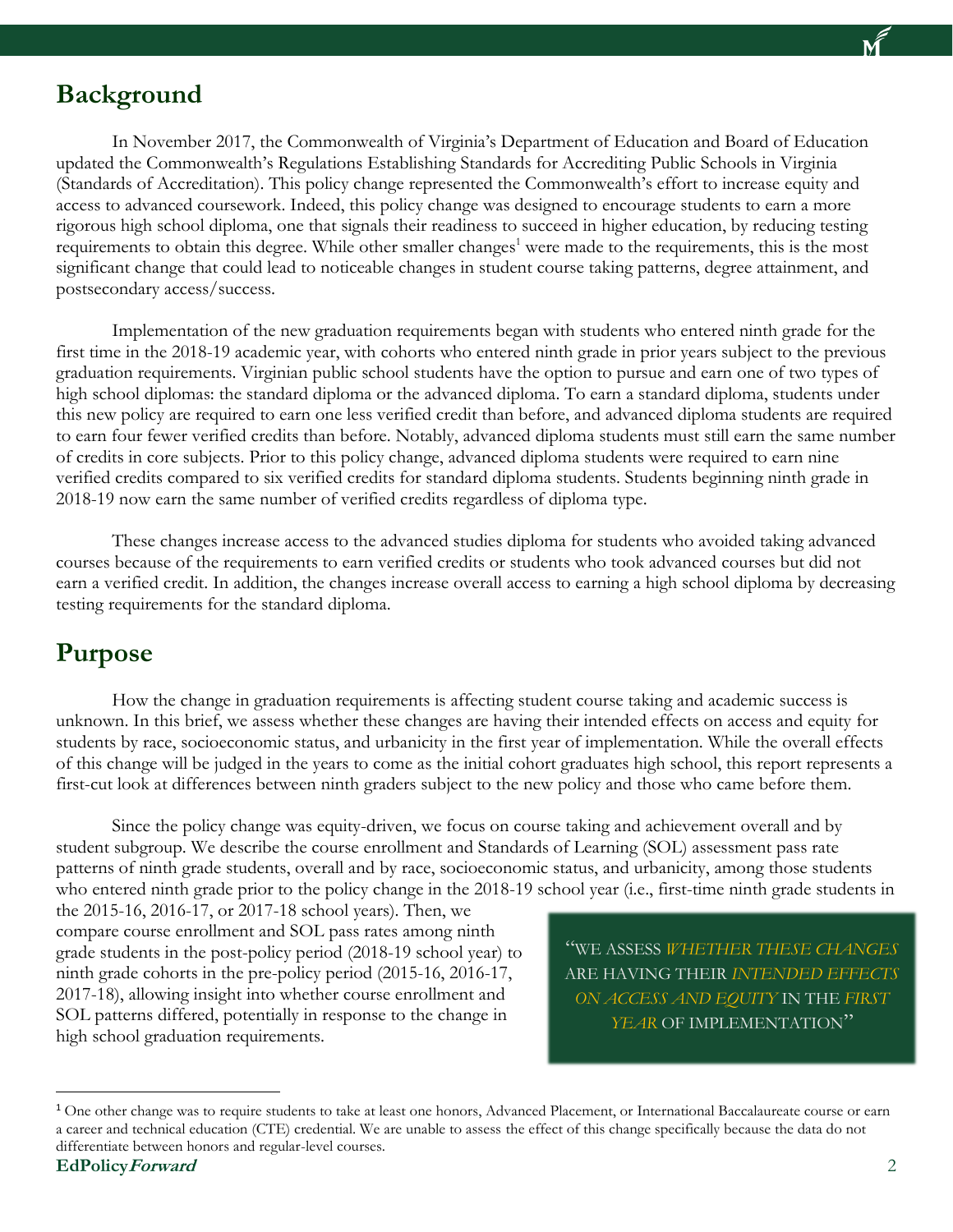

#### **Analysis**

Individual student-level data, including course enrollments, test scores, and demographic information was obtained via the Virginia Longitudinal Data System (VLDS). Subgroups include student race (White, Black, Hispanic, or Asian) and eligibility for free or reduced price lunch (FRPL; used as a proxy for socioeconomic status). We match data on school-level urbanicity retrieved from the federal Common Core of Data (CCD) to the studentlevel administrative data.

The sample in this report includes students entering ninth grade for the first time by year for the school years 2015-16 through 2018-19. We refer to school years throughout this report by the spring of the school year such that 2019 refers to school year 2018-19. If a student enrolled in ninth grade for the first time in 2018 and again in 2019, only data from that student in 2018 was included in the analysis. We only include first-time ninth graders to more clearly categorize student course taking behavior and achievement on SOL exams in their first year of high school. See Appendix Table 1A for overall sample sizes and percent of the sample by race, FRPL, and urbanicity.

We examine general trends over time, but we are particularly interested in changes between the pre- and post-policy time periods, or, in other words, changes that occurred between 2018 and 2019. In the figures, we visually highlight this change using different colors to show pre- versus post-policy time periods.

We include two separate analyses: student course taking and student achievement. We examined overall course taking patterns for all of the most popular courses across time. For course taking by student subgroup, we examined changes over time for math courses specifically. We focus on math courses because of the clear hierarchy of math courses where Geometry/Algebra II are advanced courses for ninth graders, Algebra I can be considered on grade level, with other courses being remedial. For student achievement, we describe patterns in SOL pass rates by subject, over time, and by student subgroup. We focus on overall pass rates by student subgroup with the exception of Algebra I which yielded particularly interesting results (graphs by subject for all subjects are in the Appendix). We performed chi-squared tests on all differneces we describe in this report to assess statistical significance. Likely due to the very large sample size, all changes we observe, even ones that are in the single digits, are statistically significant at the 5% level.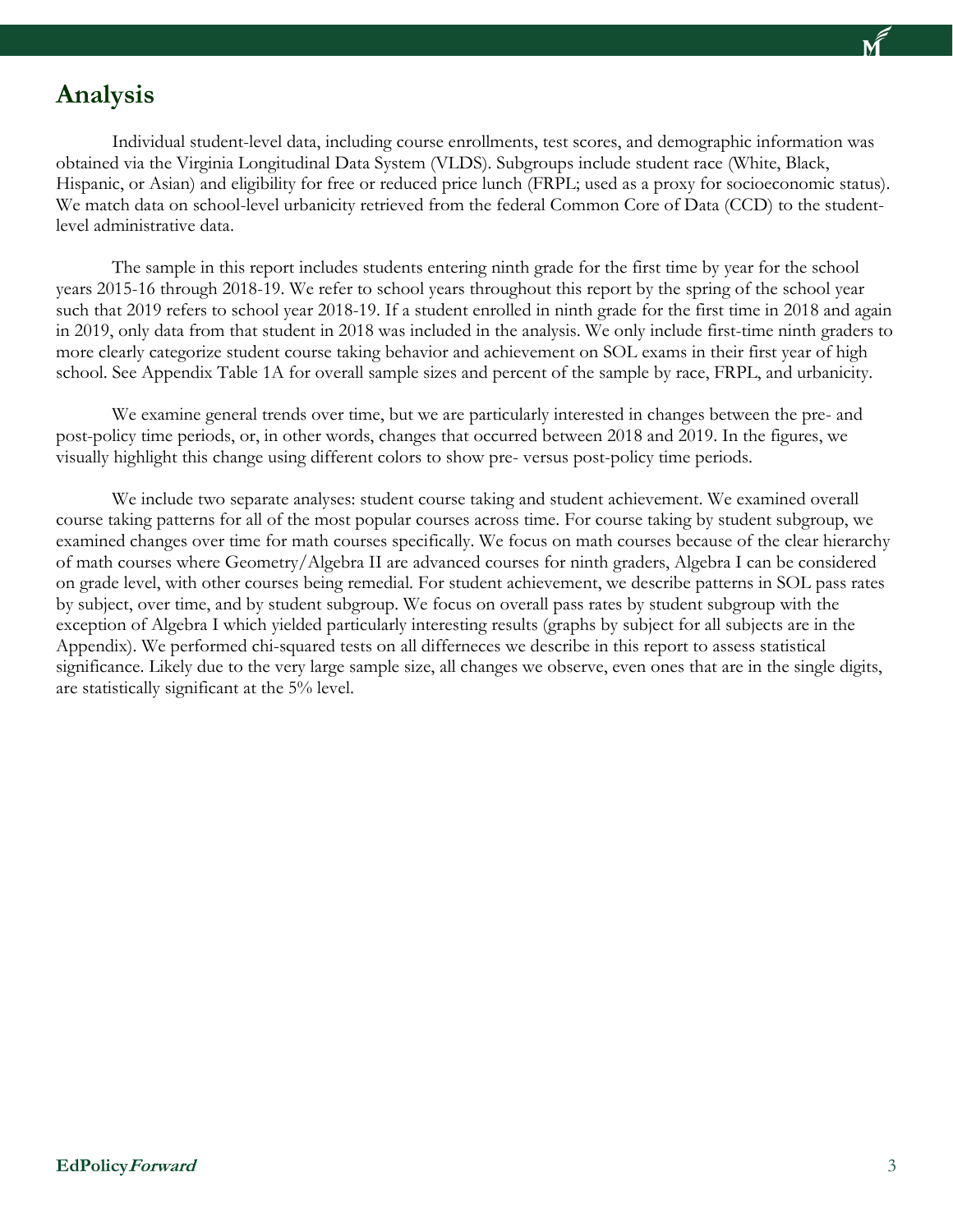#### **Course Enrollment**

#### *Overall Course Enrollment*

Figure 1 shows the percent of ninth graders who enrolled in the top seven most popular courses between 2016 and 2019. The distribution of course enrollments by year for courses with at least 10,000 enrollments can be found in Appendix Table 2A.



**Figure 1. Percent Course Enrollment, 2016 through 2019**

Almost all students enrolled in English 9 and Physical Education (Phys Ed). Each year, 71-73% of students took World History I as their social studies course. For science, students were split between taking Biology and Earth Science I with more students taking the latter. While more students enrolled in Earth Science I, the enrollment in Biology increased by 4% over this time period, with a corresponding decrease of 7% in Earth Science I enrollment. This decrease in Earth Science I enrollment is particularly pronounced in between 2018 and 2019 with 53.7% of students enrolled in Earth Science I in 2018 and 50.2% of students in 2019. 2

 $\overline{a}$ 

<sup>&</sup>lt;sup>2</sup> Officials at VDOE hypothesize that the increased enrollment in Biology was a direct result of the Biology assessment being selected as the science test for federal accountability requirements beginning in the 2018-19 school year. See [http://www.doe.virginia.gov/administrators/superintendents\\_memos/2018/299-18.docx](http://www.doe.virginia.gov/administrators/superintendents_memos/2018/299-18.docx)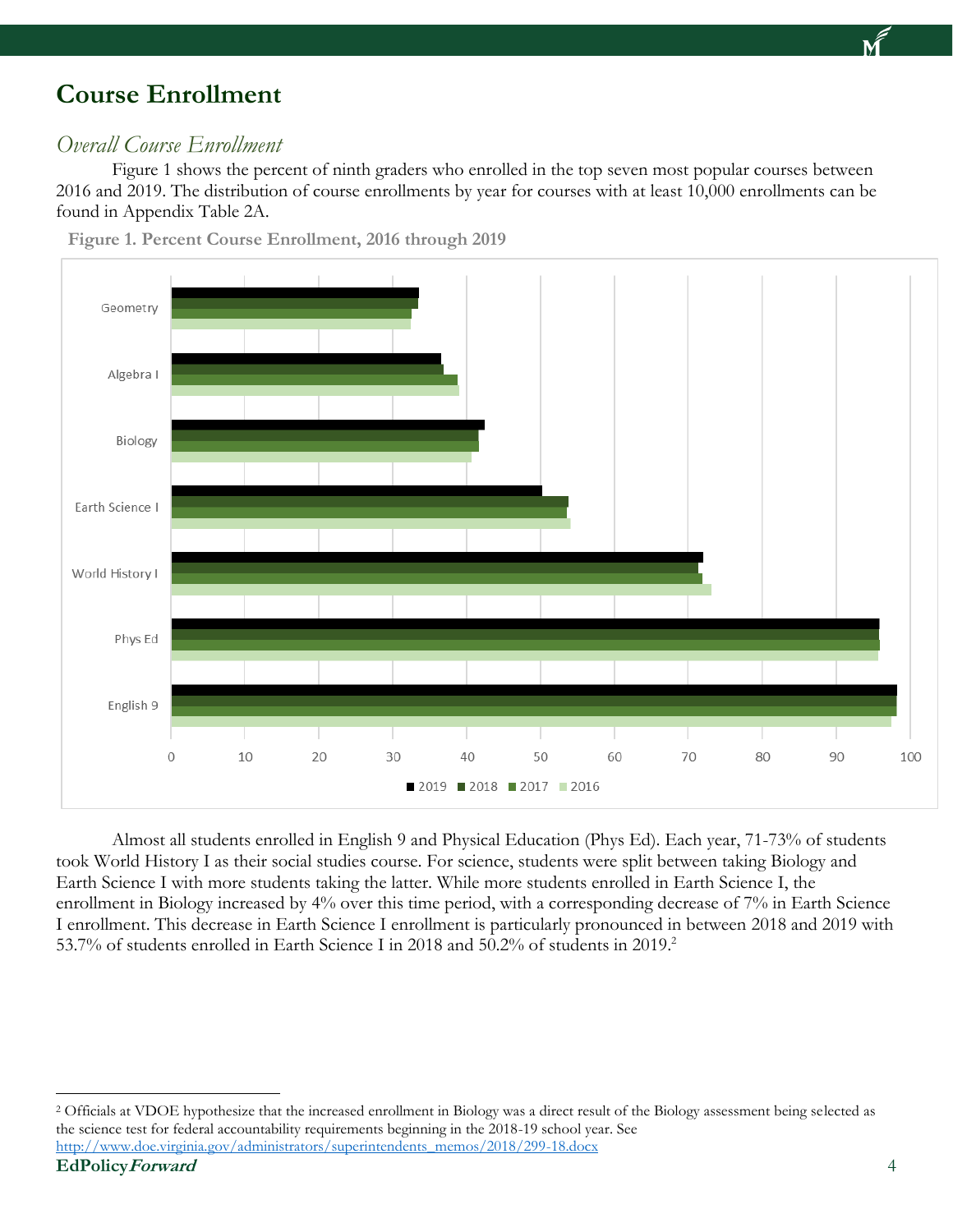#### *Course Enrollment by Race, SES, and Urbanicity*

Figures 2, 3, and 4 show the percent of ninth graders enrolled in math courses (Algebra I Part 1, Algebra I Part 2, Geometry, and Algebra II). We show enrollment by race in Figure 2. Each year, White ninth graders enrolled in Geometry and Algebra II at higher rates than Black ninth graders. Conversely, Black ninth graders enrolled in Algebra I Pt 1, Algebra 1 Pt 2, and Algebra I at higher rates than White students. However, over this time period, Black enrollment in Algebra I decreased by nearly 3 percentage points (7%) with a corresponding increase in Geometry (3 percentage points or 14%).

"BLACK ENROLLMENT IN ALGEBRA I DECREASED BY NEARLY 3 PERCENTAGE POINTS (7%) WITH A CORRESPONDING INCREASE IN GEOMETRY (3 PERCENTAGE POINTS OR 14%)."



**Figure 2. Math course enrollment rates comparing White and Black students.**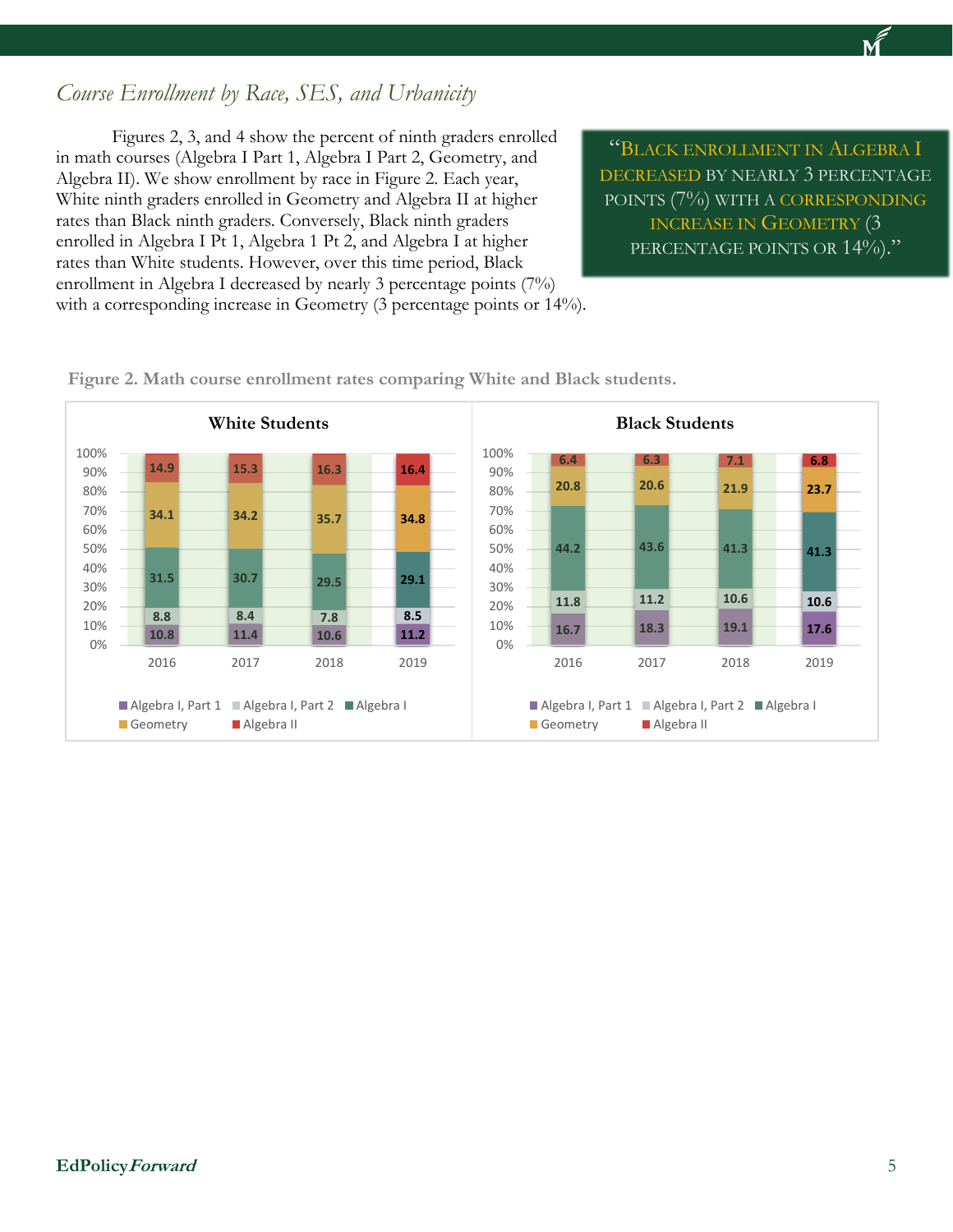

**Figure 3. Math course enrollment rates comparing non-FRPL and FRPL students.**

Figure 3 shows enrollment by FRPL. Ninth graders who qualify for FRPL enrolled in Algebra I Pt 1, Algebra 1 Pt 2, and Algebra I at higher rates and in Geometry and Algebra II at lower rates than non-FRLP students. Similar to Black students, students who qualify for FRPL demonstrated decreased Algebra I enrollment by 8% with an 11% increase in Geometry enrollment during this time period.

"STUDENTS WHO QUALIFY FOR FRPL DEMONSTRATED DECREASED ALGEBRA I ENROLLMENT BY 8% WITH AN  $11\%$ INCREASE IN GEOMETRY ENROLLMENT"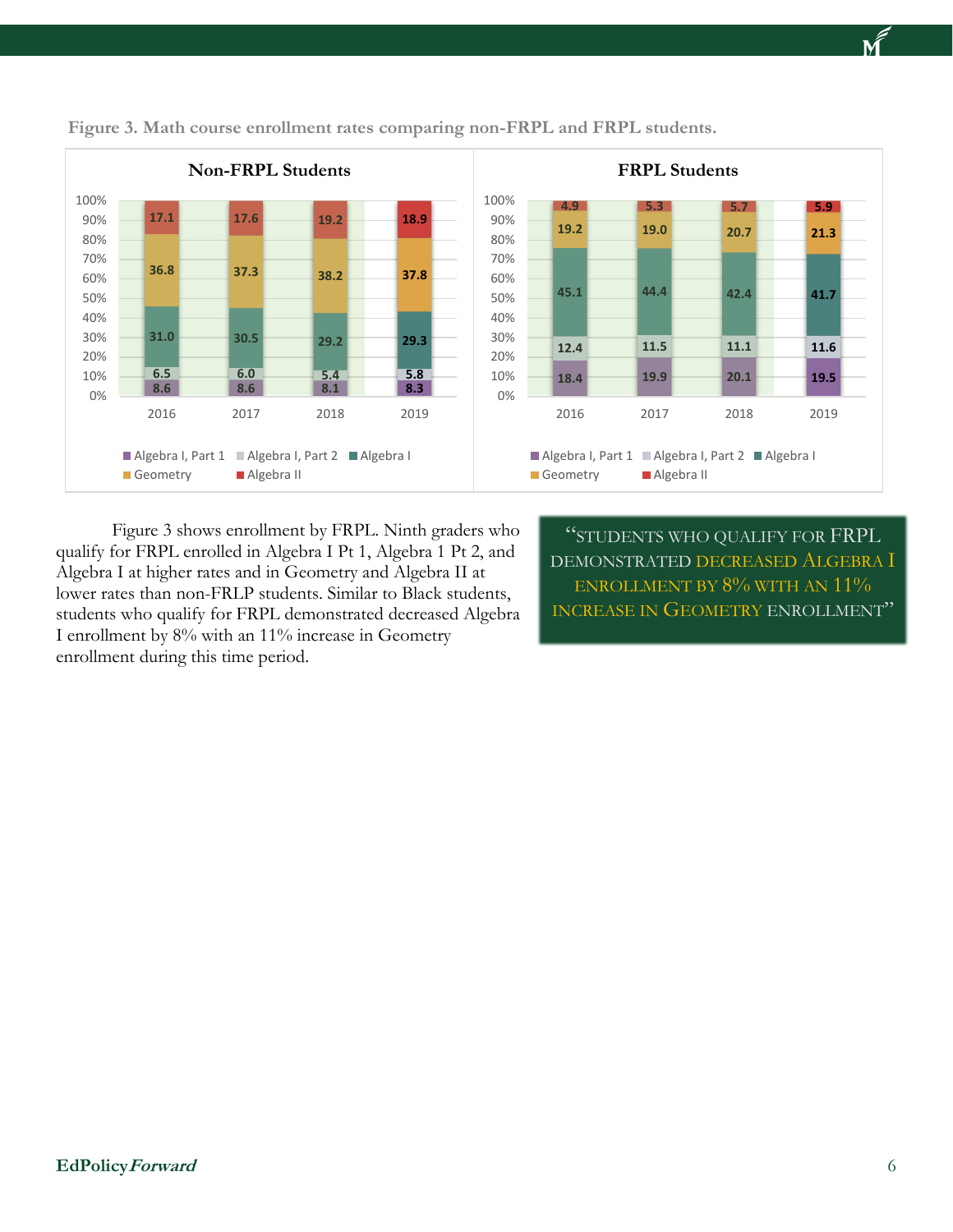In Figure 4, we show math enrollment by urbanicity. Differences in Algebra I enrollment across groups of

"TOWN AND RURAL STUDENTS HAVE THE LOWEST ENROLLMENT RATES IN GEOMETRY AND ALGEBRA II WITH 34% AND 37% OF STUDENTS ENROLLED IN ADVANCED MATH COURSES IN NINTH GRADE IN 2019, RESPECTIVELY, COMPARED TO ABOUT HALF OF SUBURBAN AND CITY STUDENTS."

students are moderately less pronounced than by race and socioeconomic status. Town and rural students have the lowest enrollment rates in Geometry and Algebra II with 34% and 37% of students enrolled in advanced math courses in ninth grade in 2019, respectively, compared to about half of suburban and city students. City enrollment in Algebra I dropped over the four years by 14%, while city enrollment in Geometry and Algebra II rose by 16% and 11%, respectively. Rural students had a similar increase in enrollment in Algebra II.

**Figure 4. Math course enrollment rates comparing students who attend suburban, rural, and city districts.**

> 0% 10% 20% 30% 40% 50% 60% 70% 80% 90% 100%



#### **Rural Students**





Geometry **Algebra II** 

**11.0 11.2 10.7 10.4 5.7 5.4 4.9 5.2**

2016 2017 2018 2019

■ Algebra I, Part 1 ■ Algebra I, Part 2 ■ Algebra I

**35.9 35.1 34.4 34.3**

**34.4 34.7 35.1 36.3**

**13.0 13.6 15.0 13.8**

**Suburban Students**

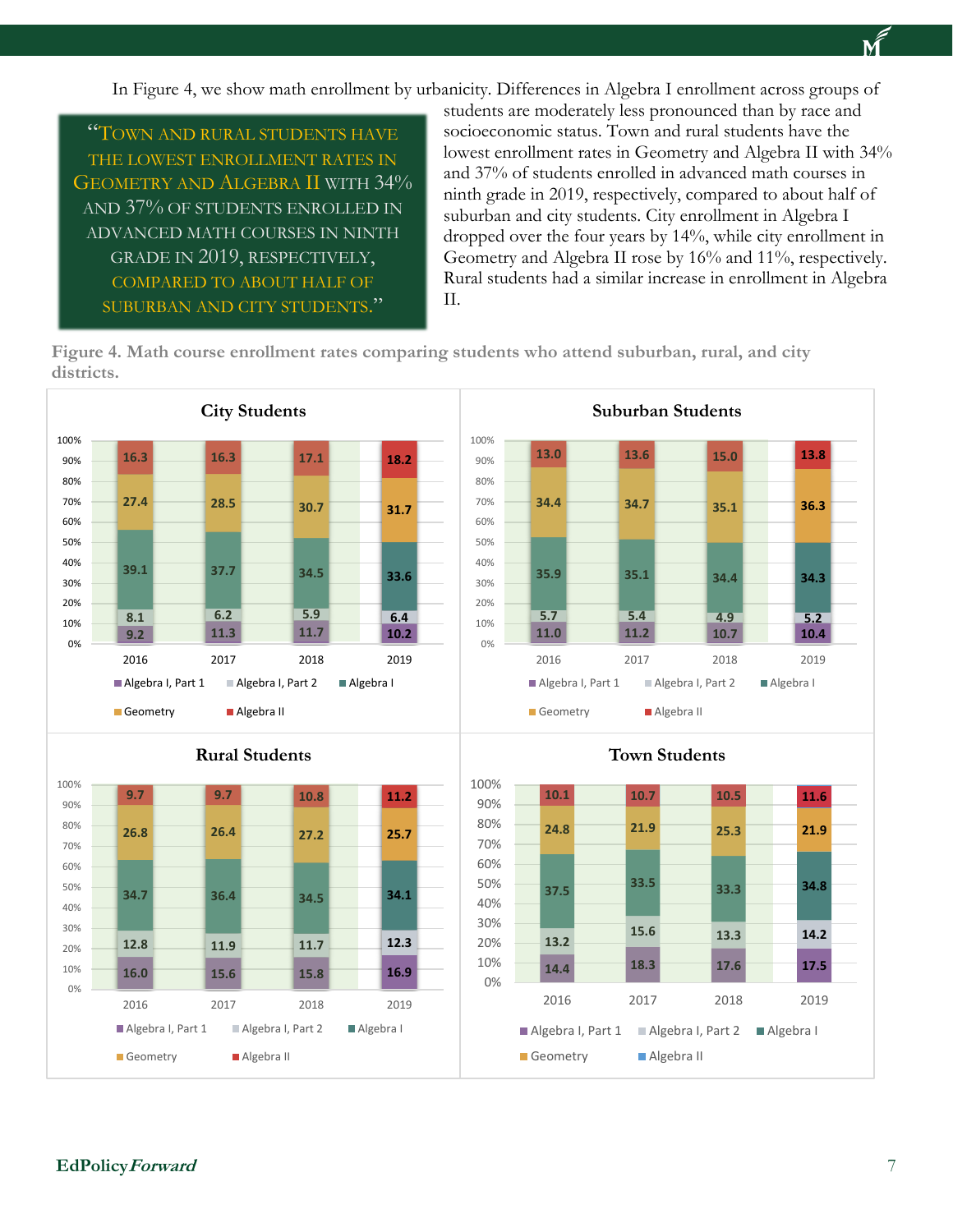## Student Achievement

#### *SOL Pass Rates*

 $\overline{a}$ 

The SOL pass rate for all ninth graders did not vary greatly over the time period studied (Figure 5). World History I pass rates decreased by 4% over the four years; after a slight increase in passing in 2017, the pass rate decreased steadily across 2018 and 2019. Algebra I showed the most drastic change in pass rate across time; between 2018 and 2019 the Algebra I SOL pass rate increased by 8.5%<sup>3</sup>.



**Figure 5. SOL pass rates by subject**

**EdPolicyForward** 8 <sup>3</sup> In the 2018-19 school year, Virginia implemented new SOL assessments for Algebra I, Geometry, and Algebra II. Since the content changed, the Virginia Board of Education needed to establish the cut score that determined passing (i.e., the number of items students needed to anwer correctly). Officials at VDOE believe that all gains in Algebra I pass rates are attributable to the change in the cut score, and the results showing decreasing achievement gaps are attributable to ceiling effects alone.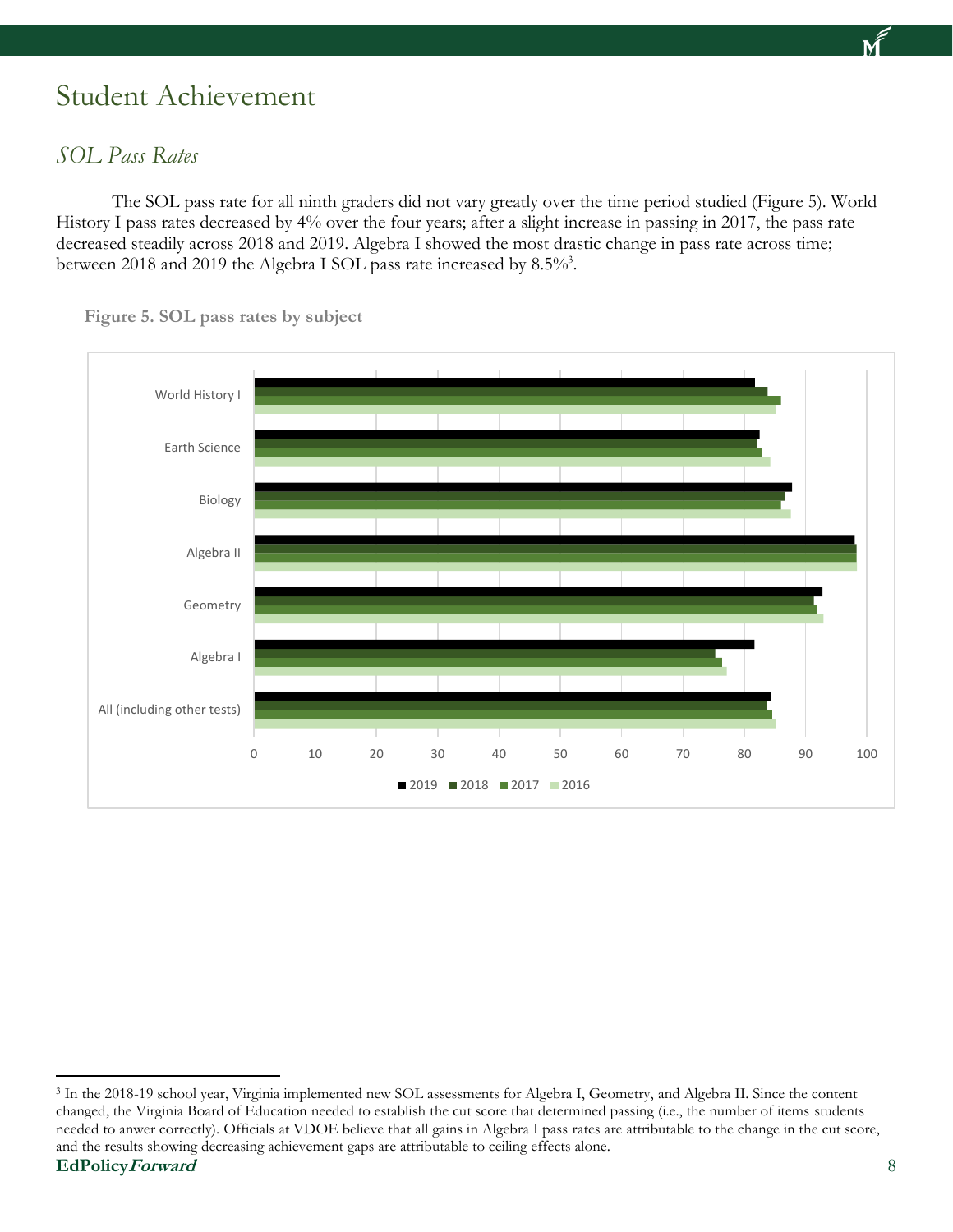# **EdPolicyForward** 9

*SOL Pass Rates by Race, SES, and Urbanicity*

Asian students exhibited the highest achievement, with an SOL pass rate about 5 percentage points higher than White students each year. Hispanic students passed at lower rates than White students and Black students had the lowest pass rates on average. The White-Black achievement gap exceeded 20 percentage points in both 2017 and 2018. The achievement gap between students who qualified for FRPL and those that did not was similar in magnitude to that of the gap between Black and White students, as shown in Figure 7.

**Figure 6. SOL pass rate differences of Asian, Hispanic, and Black students compared to White students.**



**Figure 7. SOL pass rate differences of FRPL students compared to non-FRPL students.**



"THE *LARGEST [URBANICITY] ACHIEVEMENT GAP* WAS BETWEEN *CITY AND SUBURBAN STUDENTS*, WITH SUBURBAN STUDENTS OUTPERFORMING URBAN STUDENTS BY 9 PERCENTAGE POINTS."

Students who attended schools in suburban areas had higher SOL pass rates than students who attended schools located in towns, cities, or rural areas (Figure 8). The largest achievement gap was that between city and suburban students, with suburban students outperforming city students by 9 percentage points. The achievement gap between suburban and town students was 5-6 percentage points, suburban and rural students was about 2 percentage points.

**Figure 8. SOL pass rate differences of students who attended city, town, and rural districts compared to students who attended suburban districts.**

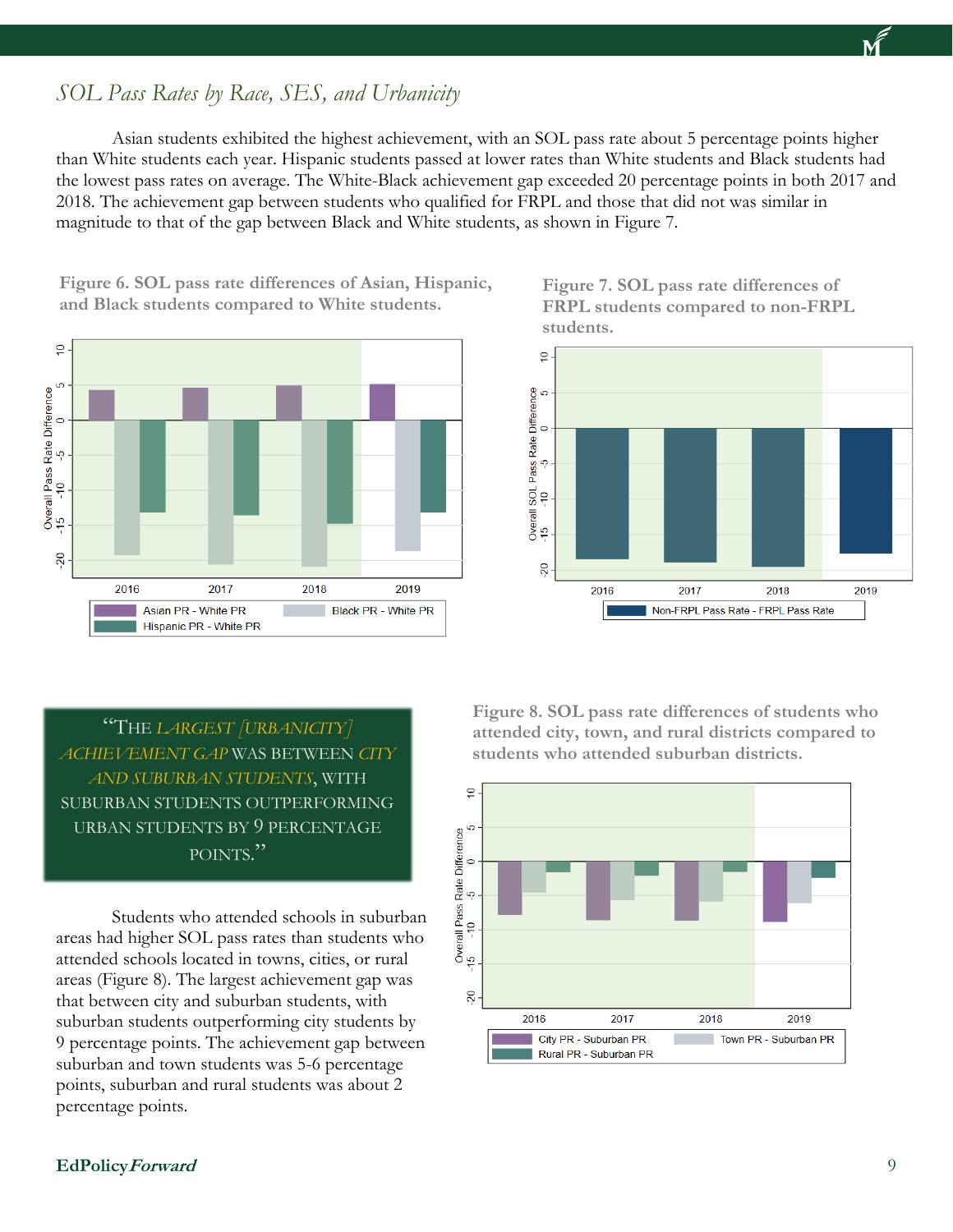

#### *Algebra I SOL Pass Rates*



**Figure 9. Algebra I SOL pass rate differences of Asian, Hispanic, and Black students compared to White students.**

In Figure 9, we show the difference in Algebra I SOL pass rates of Asian, Hispanic, and Black students as compared to White students. Asian students outperformed all other racial groups, with a passing rate on the Algebra I SOL about 5 percentage points higher than White students. On average, the Algebra I achievement gap between Hispanic and White students (8 percentage points) and between Black and White students (11 percentage points) is of less magnitude than the achievement gap for Hispanic and Black students on all SOL exams (14 and 20 percentage points, respectively, see Figure 6). However, Hispanic and Black students consistently exhibit lower passing rates than White students. There is a notable closing of the achievement gap between Black and White students in Algebra I in the 2019 ninth grade cohort. Black students' Algebra I SOL pass rates went from 13% lower than White students' pass rates to 8% lower post-policy, a 40% decrease in the achievement gap. Hispanic students' Algebra I SOL pass rates were 8% lower than White students pre-policy and 7% lower post-policy, a 15% decrease in this achievement gap.

**Figure 10. Differences between non-FRPL and FRPL Algebra I SOL pass rates.**



Similarly, the Algebra I achievement gap between non-FRPL and FRPL students, is less than the achievement gap for all SOL exams (see Figure 7), but is nevertheless persistent as seen in Figure 10. Across the first three years, the gap remains within 1 percentage point of the year prior. As with the racial gap there is a decrease in the gap between FRPL and non-FRPL in the post-policy year from a 11% difference pre-policy to a 7% difference postpolicy, a decrease in the FRPL-non-FRPL gap by 35%.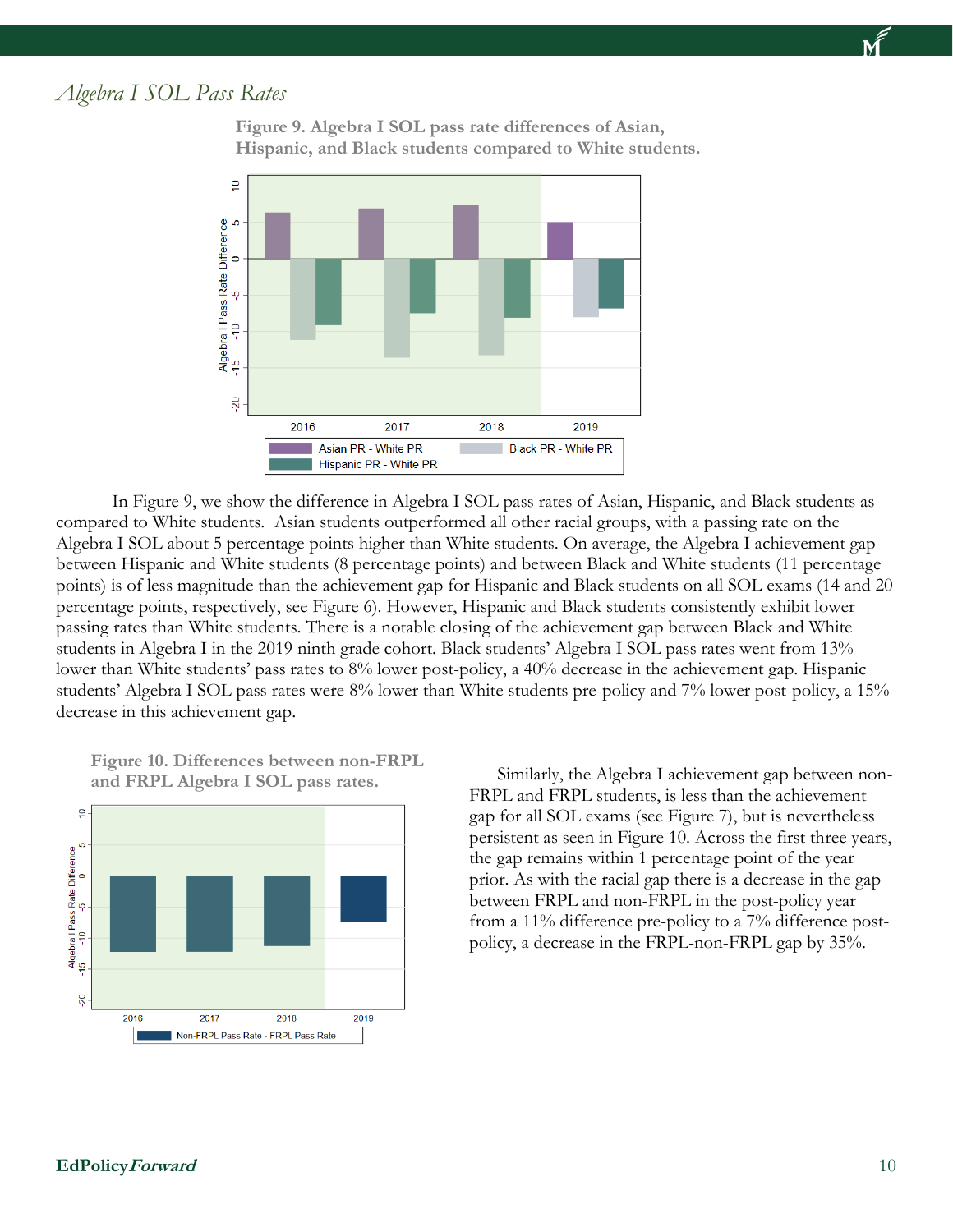**Figure 11. Algebra I SOL pass rate differences of students who attended city, town, and rural districts compared to students who attended suburban districts.**



Algebra I pass rates across urbanicity exhibit similar patterns as those of pass rates on all SOLs (Figure 11 compared to Figure 8). Again, students who attended suburban schools had higher Algebra I SOL pass rates than students who attended schools located in towns, cities, or rural areas. Suburban students outperformed city students by about 7 percentage points with no noticeable changes over time. The gap between suburban and rural pass rates grew from almost 0 in 2016 to a 1 percentage point difference in 2019. The difference in pass rates between suburban and town students almost doubled between 2018 and 2019 from about a 3 percentage point difference to a 6 percentage point difference. Algebra I SOL pass rates increased in all urbanicities, and the highest increase were in city schools where pass rates increased 10% with a 9% increase in suburban schools, 8% increase in rural schools, and a 5% increase in town schools. Algebra I pass rates increased for students across urbanicities, but this increase was steeper in city, rural and suburban areas than town areas (see Appendix Table 4A).